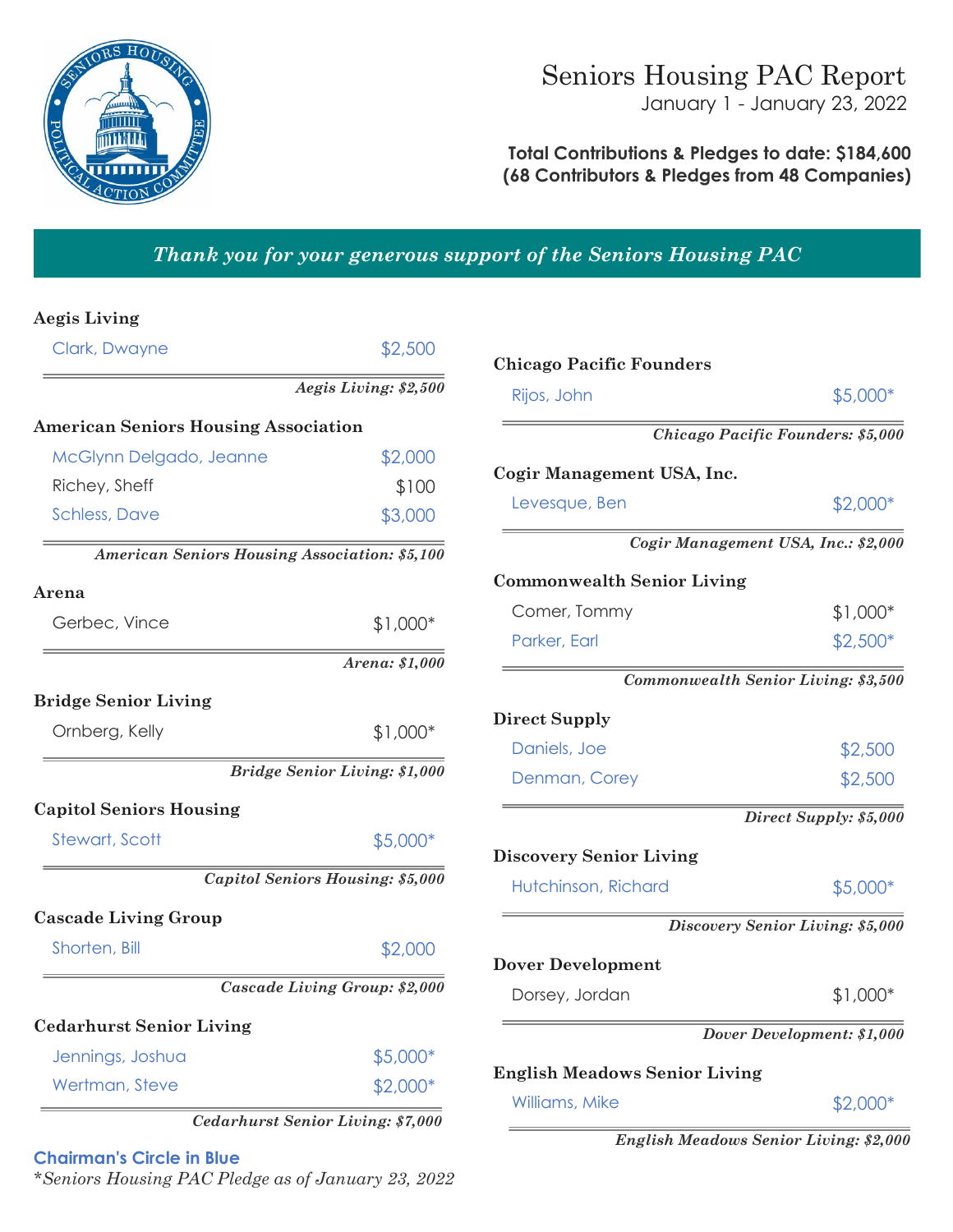|                              |                                | <b>Best, Thilo</b>             |
|------------------------------|--------------------------------|--------------------------------|
| <b>Hamilton Insurance</b>    |                                | Longvi                         |
| Zuccari, Jason               | \$2,000*                       | LTC Properties, Inc.           |
|                              | Hamilton Insurance: \$2,000    | Simpson, Wendy                 |
| <b>Harbor Point Capital</b>  |                                | L                              |
| Stevens, Josh                | \$5,000*                       | <b>Marsh</b>                   |
|                              | Harbor Point Capital: \$5,000  | Clayton, Tara                  |
|                              |                                | Lederer, Rodger                |
| HealthTrust                  |                                | Lieber, Scott                  |
| <b>Blumenthal, Colleen</b>   | \$5,000*                       |                                |
|                              | HealthTrust: \$5,000           | <b>Medication Management</b>   |
| Invesque                     |                                | Avdiu, Labinot                 |
| Onweller, Kari               | $$1,000*$                      |                                |
|                              | <i>Invesque: \$1,000</i>       | <b>Medication Mar</b>          |
|                              |                                | <b>Omega Healthcare Inc</b>    |
| JLL                          |                                | Walter, Shani                  |
| Mendes, Joel                 | $$2,000*$                      | Om                             |
|                              | JLL: \$2,000                   | <b>Pathway to Living</b>       |
| <b>Kisco Senior Living</b>   |                                | Dickinson, Justin              |
| Ritschel, MJ                 | \$2,000                        |                                |
|                              | Kisco Senior Living: \$2,000   |                                |
| <b>Kithward</b>              |                                | <b>PGIM Real Estate</b>        |
| Ju, Amber                    | $$1,000*$                      | Scheppmann, Dana               |
|                              | Kithward: \$1,000              |                                |
|                              |                                | PointClickCare                 |
| <b>LCS</b>                   |                                | Evanich, Alexis                |
| Bennett, Zane                | $$1,000*$                      |                                |
|                              | LCS: \$1,000                   | <b>Primrose Retirement Cor</b> |
| <b>Liberty Senior Living</b> |                                | Morgan, Brian                  |
| <b>Bork, Matt</b>            | $$2,000*$                      |                                |
| Purvis, Will                 | \$2,000                        | <b>Primrose Retire</b>         |
|                              | Liberty Senior Living: \$4,000 | Ryan Companies US, Inc.        |
|                              |                                |                                |

*Lew Senior Housing: \$5,000* \$5,000 *LTC Properties, Inc.: \$5,000*   $$1,000*$  $$2,000*$  $$2,000*$ *Marsh: \$5,000*  **Partners**  $$2,000$ *Medication Management Partners: \$2,000*   $$5,000*$ *Omega Healthcare Inc: \$5,000*   $$1,000*$ *Pathway to Living: \$1,000*   $$2,500*$ *PGIM Real Estate: \$2,500*   $$2,000*$ *PointClickCare: \$2,000*  **Primrose Retirement Communities**

**Longview Senior Housing**

*Primrose Retirement Communities: \$3,000* 

Ferguson, Julie  $$2,500$ 

 $$3,000*$ 

\$5,000

*Ryan Companies US, Inc.: \$2,500* 

### **Chairman's Circle in Blue**

*\*Seniors Housing PAC Pledge as of January 23, 2022*